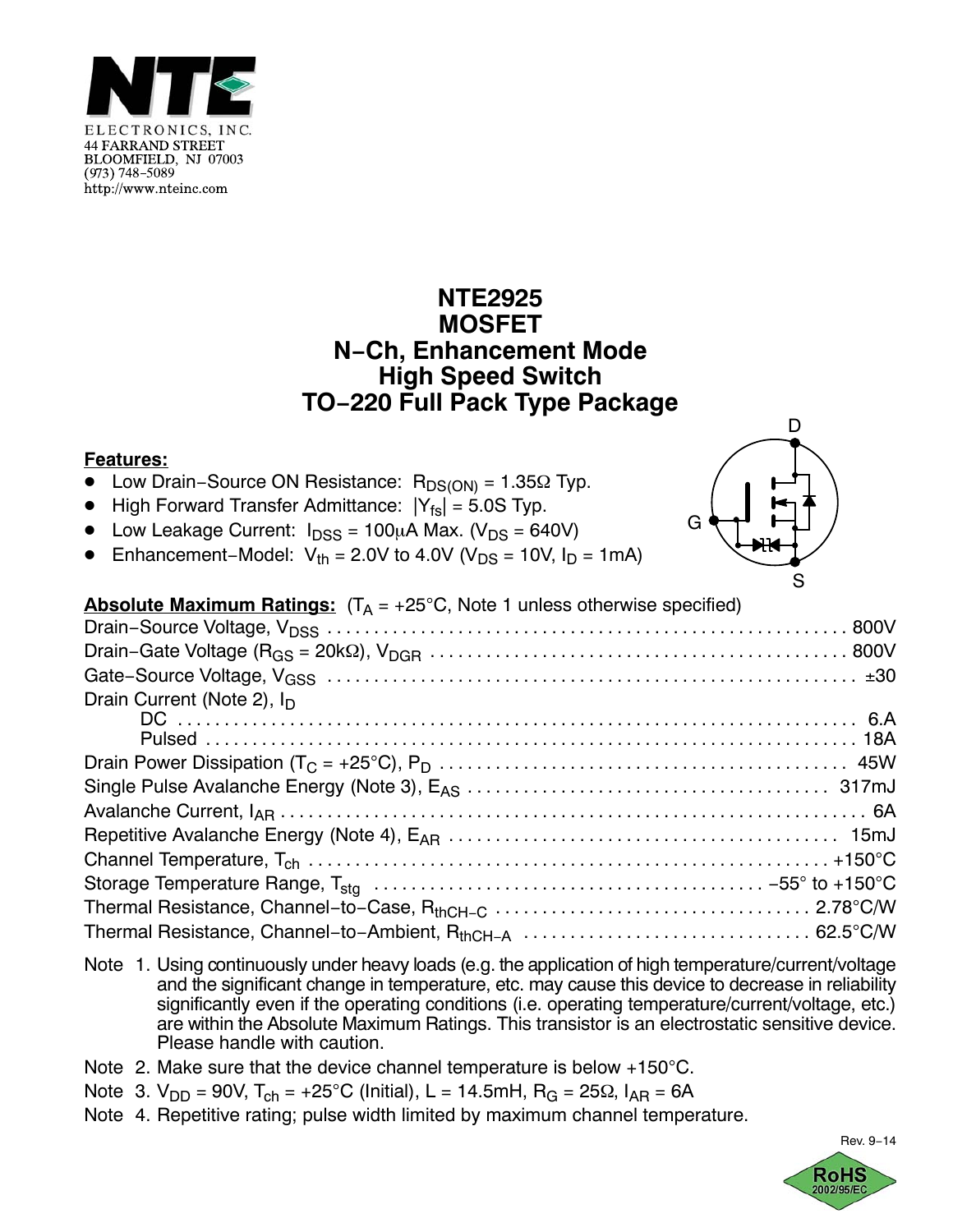| <b>Parameter</b>                    | <b>Symbol</b>           | <b>Test Conditions</b>                                                 | Min                      | <b>Typ</b>               | Max                      | <b>Unit</b> |
|-------------------------------------|-------------------------|------------------------------------------------------------------------|--------------------------|--------------------------|--------------------------|-------------|
| Gate Leakage Current                | l <sub>GSS</sub>        | $V_{GS}$ = ±25V, $V_{DS}$ = 0V                                         | $\qquad \qquad$          | —                        | ±10                      | μA          |
| Gate-Source Breakdown Voltage       | $V_{(BR)GSS}$           | $V_{DS} = 0V$ , $I_G = \pm 10 \mu A$                                   | ±30                      |                          | $\overline{\phantom{0}}$ | V           |
| Drain Cut-Off Current               | <b>l</b> <sub>DSS</sub> | $V_{DS}$ = 640V, $V_{GS}$ = 0V                                         |                          |                          | 100                      | μA          |
| Drain-Source Breakdown Voltage      | $V_{(BR)DSS}$           | $V_{GS} = 0V$ , $I_D = 10mA$                                           | 800                      | -                        | $\overline{\phantom{0}}$ | V           |
| Gate Threshold Voltage              | $V_{th}$                | $V_{DS}$ = 10V, $I_D$ = 1mA                                            | 2.0                      |                          | 4.0                      | V           |
| Drain-Source On-Resistance          | $R_{DS(on)}$            | $V_{GS}$ = 10V, $I_D$ = 3A                                             | $\overline{\phantom{0}}$ | 1.35                     | 1.7                      | Ω           |
| <b>Forward Transfer Admittance</b>  | $ Y_{fs} $              | $V_{DS}$ = 20V, $I_D$ = 3A                                             | 2.5                      | 5.0                      | $\qquad \qquad -$        | S           |
| Input Capacitance                   | $C_{\text{iss}}$        | $V_{GS}$ = 0V, $V_{DS}$ = 25V, f = 1MHz                                | $\qquad \qquad -$        | 1400                     | $\overline{\phantom{m}}$ | pF          |
| <b>Output Capacitance</b>           | $C_{\text{oss}}$        |                                                                        | $\overline{\phantom{0}}$ | 130                      | $\overline{\phantom{m}}$ | рF          |
| <b>Reverse Transfer Capacitance</b> | C <sub>rss</sub>        |                                                                        | —                        | 30                       | $\overline{\phantom{m}}$ | рF          |
| Turn-On Delay Time                  | $t_{\sf d(on)}$         | $V_{DD}$ = 400V, $I_D$ = 3A, R <sub>I</sub> = 133 $\Omega$ ,<br>Note 5 | $\overline{\phantom{0}}$ | 80                       |                          | ns          |
| <b>Rise Time</b>                    | $t_{r}$                 |                                                                        |                          | 25                       | $\overline{\phantom{0}}$ | ns          |
| Turn-Off Delay Time                 | $t_{\sf d(off)}$        |                                                                        |                          | 220                      | $\overline{\phantom{0}}$ | ns          |
| <b>Fall Time</b>                    | t <sub>f</sub>          |                                                                        |                          | 65                       | $\overline{\phantom{m}}$ | ns          |
| <b>Total Gate Charge</b>            | $Q_{q}$                 | $I_D = 6A$ , $V_{DS} = 400V$ , $V_{GS} = 10V$                          | —                        |                          | 45                       | пC          |
| Gate-to-Source Charge               | $Q_{gs}$                |                                                                        | —                        | $\overline{\phantom{m}}$ | 25                       | пC          |
| Gate-to-Drain ("Miller") Charge     | $Q_{gd}$                |                                                                        |                          |                          | 20                       | nC          |

## **Electrical Characteristics:**  $(T_A = +25^{\circ}C$  unless otherwise specified)

Note 5. Duty Cycle  $\leq 1\%$ ,  $t_w = 10 \mu s$ .

## **Source–Drain Ratings and Characteristics:** (T<sub>A</sub> = +25°C unless otherwise specified)

| <b>Parameter</b>                    | Symbol                              | <b>Test Conditions</b>                                                   | Min | Гур  | <b>Max</b> | Unit |
|-------------------------------------|-------------------------------------|--------------------------------------------------------------------------|-----|------|------------|------|
| Continuous Drain Reverse Current    | ldr                                 | Note 2                                                                   | -   |      | 6          | A    |
| <b>Pulsed Drain Reverse Current</b> | <b>IDRP</b>                         | Note 2                                                                   | -   |      | 18         | A    |
| Diode Forward Voltage               | $V_{\sf{DSF}}$                      | $I_{\text{DR}}$ = 6A, $V_{\text{GS}}$ = 0V                               |     |      | $-1.7$     |      |
| <b>Reverse Recovery Time</b>        | եր                                  | $I_{\text{DR}}$ = 6A, $V_{\text{GS}}$ = 0V,<br>$di_{DR}/dt = 100A/\mu s$ |     | 1100 | -          | ns   |
| Reverse Recovery Charge             | $\mathsf{Q}_{\mathsf{r}\mathsf{r}}$ |                                                                          | -   | 10   | -          | иC   |

Note 2. Make sure that the device channel temperature is below  $+150^{\circ}$ C.